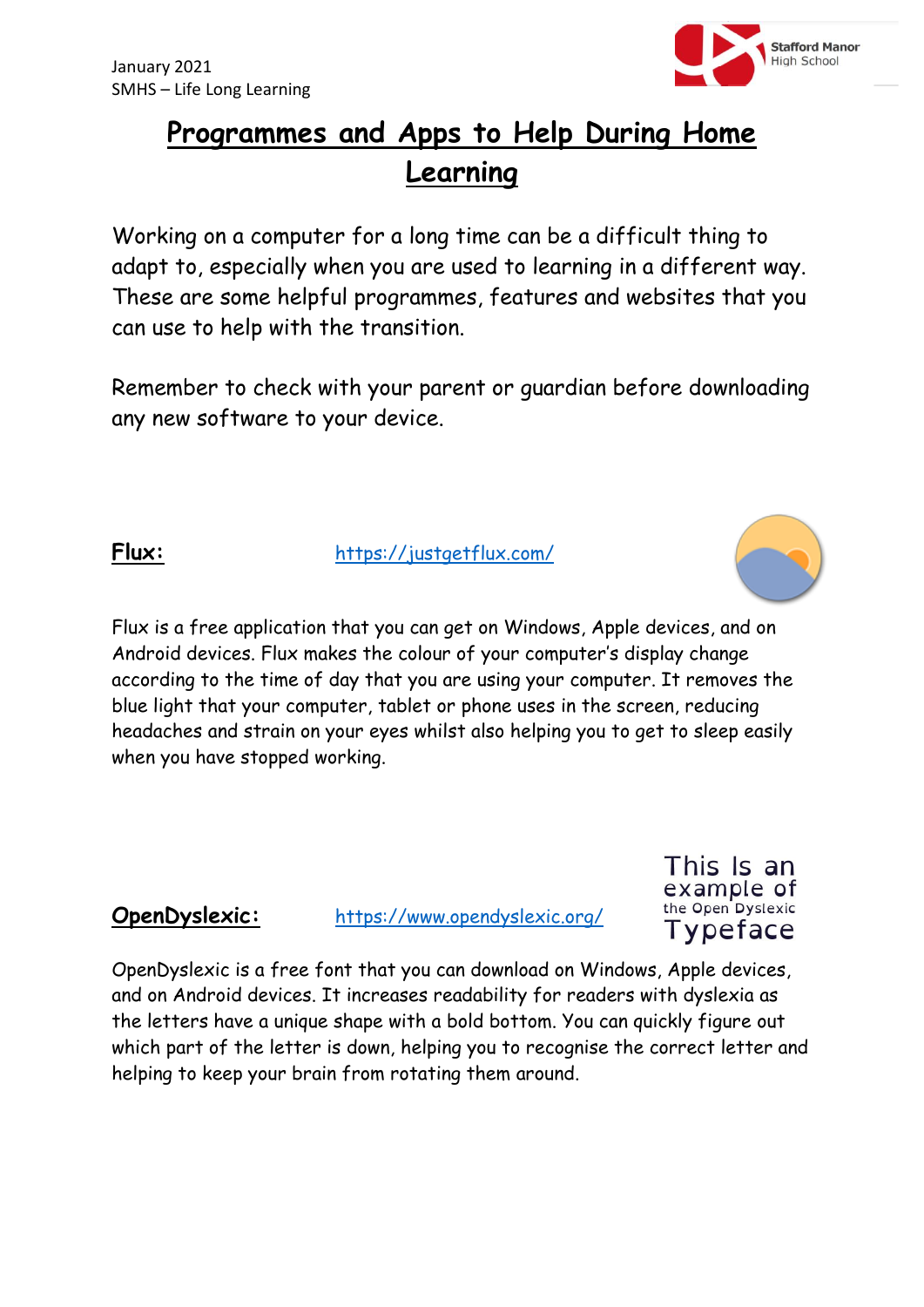

## **Immersive Reader view on Microsoft Word**

If your teachers are giving you work using Microsoft Word, you can use the Immersive Reader to help you to follow the work with fewer distractions. Follow the steps below to access this on the web-browser version of Microsoft word:

1. Click on "View" on the tool bar.

| ₩    | Word | Year 7 The Tempest w1-3 - Saved $\sim$ |        |        |  |  |  | Search |  |  |                             |                                                                                                                                                                                      |
|------|------|----------------------------------------|--------|--------|--|--|--|--------|--|--|-----------------------------|--------------------------------------------------------------------------------------------------------------------------------------------------------------------------------------|
| File | Home |                                        | Insert | Layout |  |  |  |        |  |  | References Review View Help | $\oslash$ Editir                                                                                                                                                                     |
|      |      |                                        |        |        |  |  |  |        |  |  |                             | $\Diamond \vee \Box \vee \triangleleft \sqrt{\text{Calibri}(\text{Body}) - \vee 36} \sqrt{B} \quad I \quad \underline{\cup} \quad \cdots \mid \vdots \equiv \vee \equiv \vee \mid A$ |
|      |      |                                        |        |        |  |  |  |        |  |  |                             |                                                                                                                                                                                      |

2. Click on Immersive Reader.



3. You can scroll through the work on the document. You can also click on words to have them read out by the voice over

If you are working fron (1) are at any point during thi



You can edit your preferences by selecting the "Text Preferences" button in the top right hand corner. This allows you to change the font, background colour and the size of the font.